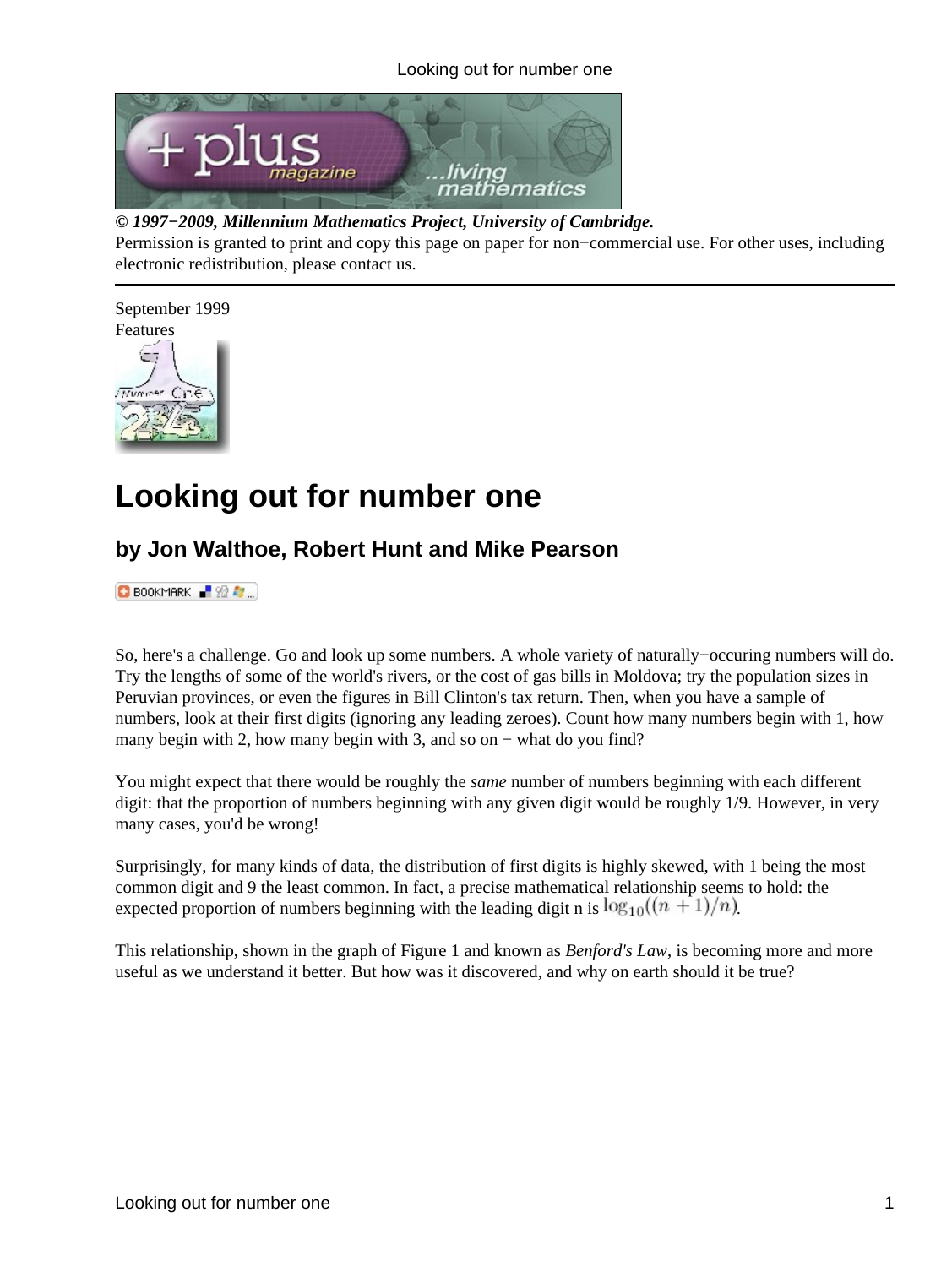

Looking out for number one

Figure 1: The proportional frequency of each leading digit predicted by Benford's Law.

## **Newcomb's Discovery**

The first person to notice this phenomenon was **Simon Newcomb**, a mathematician and astronomer. One day, Newcomb was using a book of logarithms for some calculations. He noticed that the pages of the book became more tatty the closer one was to the front. Why should this be? Apparently, people did more calculations using numbers that began with lower digits than with higher ones. Newcomb found a formula that matched his observations pretty well. He claimed that the percentage of numbers that start with the digit D should be  $\log_{10}((D+1)/D)$ .

Newcomb didn't provide any sort of explanation for his finding. He noted it as a curiosity, and in the face of a general lack of interest it was quickly forgotten. That was until 1938, when Frank Benford, a physicist at the general electric company, noticed the same pattern. Fascinated by this discovery, Benford set out to see exactly how well numbers from the real world corresponded to the law. He collected an enormous set of data including baseball statistics, areas of river catchments, and the addresses of the first 342 people listed in the book American Men of Science.

Benford observed that even using such a menagerie of data, the numbers were a good approximation to the law that Newcomb had discovered half a century before. About 30% began with 1, 18% with 2 and so on. His analysis was evidence for the existence of the law, but Benford, also, was unable to explain quite why this should be so.

The first step towards explaining this curious relationship was taken in 1961 by Roger Pinkham, a mathematician from New Jersey. Pinkham's argument was this. Suppose that there really is a law of digit frequencies. If so, then that law should be universal: whether you measure prices in Dollars, Dinar or Drakma, whether you measure lengths in cubits, inches or metres, the proportions of digit frequencies should be the same. In other words, Pinkham was saying that the distribution of digit frequencies should be "scale invariant".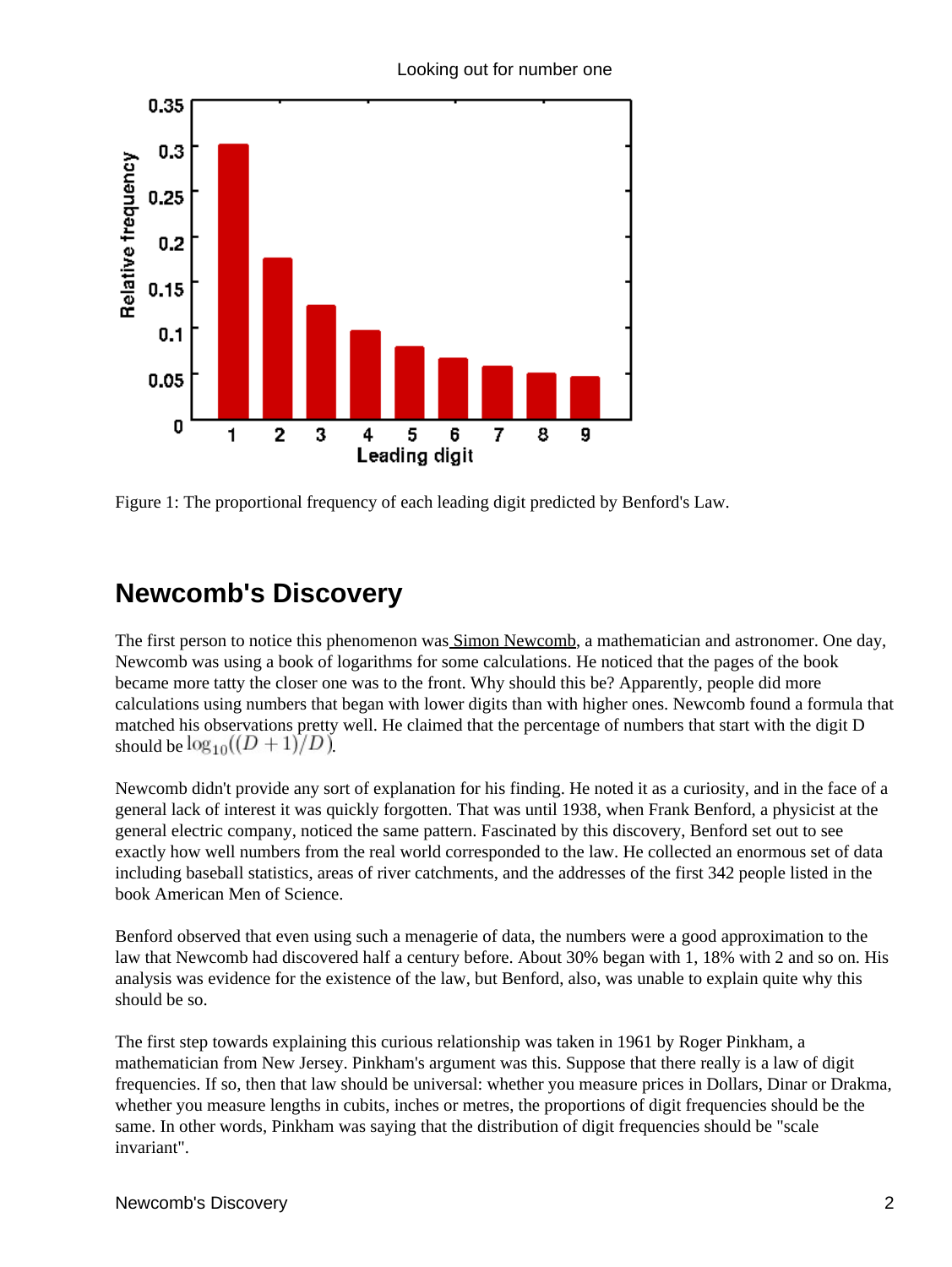Using this reasoning, Pinkham went on to be the first to show that Benford's law is scale invariant. Then he showed that if a law of digit frequencies is scale invariant then it has to be Benford's Law ([see the proof](#page-5-0) [below\)](#page-5-0). The evidence was mounting that Benford's Law really does exist.

### **Our own experiment**

Is it really that simple to find data confirming Benford's law? We looked at some data from three sources: fundamental physical constants and vapour pressures (both from the Handbook of Physics and Chemistry) and annual turnovers in pounds (from Kompass Business Statistics). We chose a random collection of statistics from each of these categories, and counted up the number of occurrences of each leading digit. We got the following results (Table 1):

| <b>Digit</b>     | <b>Fundamental constants</b> Vapour pressures Annual turnovers |     |                |
|------------------|----------------------------------------------------------------|-----|----------------|
| 1                | 22                                                             | 36  | 44             |
| $\overline{2}$   | 11                                                             | 21  | 25             |
| $\mathfrak{z}$   | $\overline{2}$                                                 | 16  | 12             |
| $\boldsymbol{4}$ | 5                                                              | 15  | 15             |
| 5                | 5                                                              | 10  | 9              |
| 6                | 3                                                              | 11  | 11             |
| $\overline{7}$   | $\overline{2}$                                                 | 9   | 9              |
| 8                | 1                                                              | 8   | 10             |
| 9                | $\overline{4}$                                                 | 6   | $\overline{2}$ |
| <b>Totals</b>    | 55                                                             | 132 | 137            |

Figure 2 shows the results above expressed as relative frequencies and plotted against the expected frequencies predicted by Benford's law: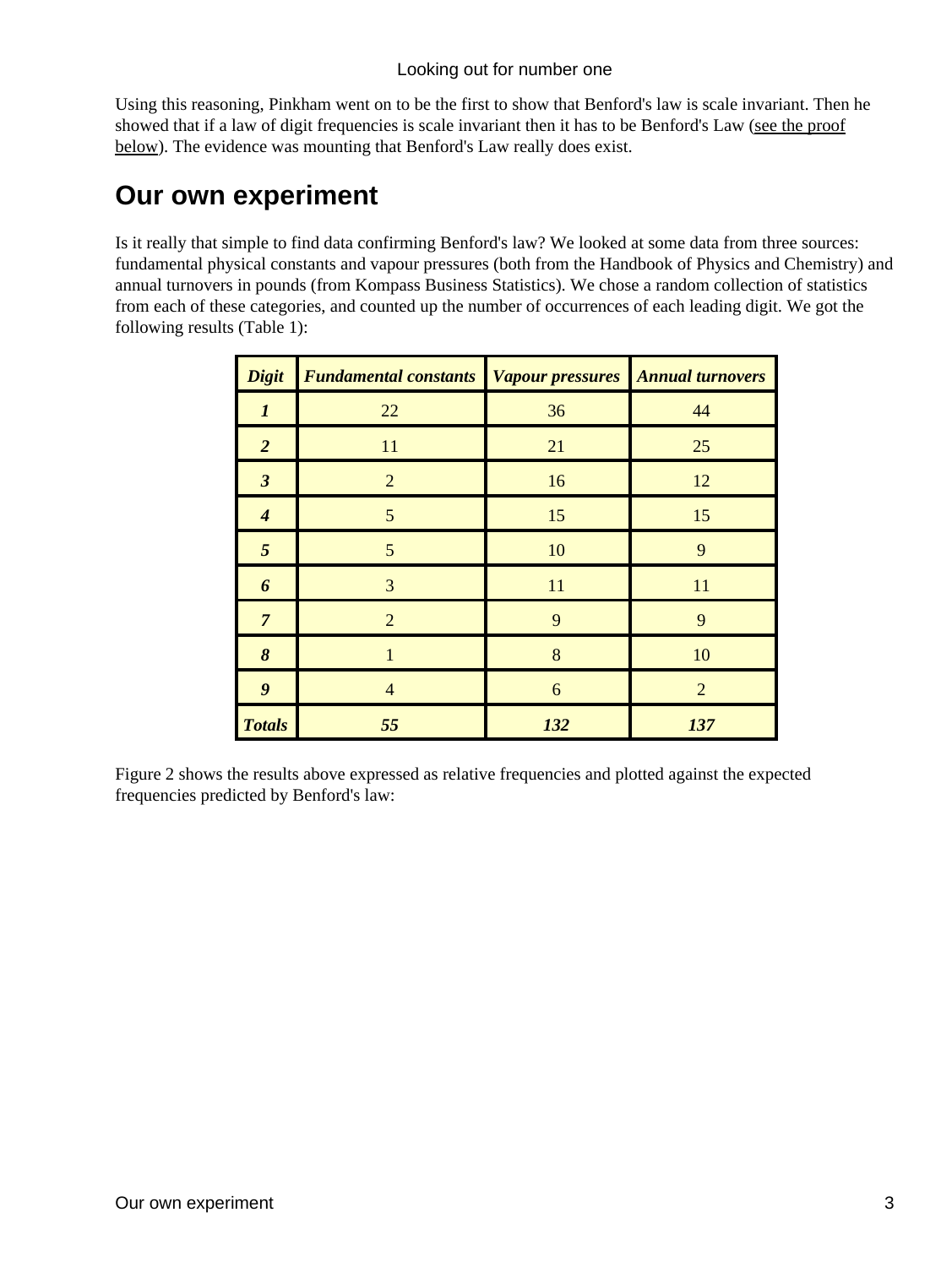



Figure 2

As you can see, there is a reasonable (but not perfect) correspondence with the digit frequency predictions made by Benford's law. However, as with any sampled statistics, we'd expect a better correspondence with the predicted values if we used a larger number of samples. In fact, if we calculate the relative frequencies of leading digits over *all* the sample data in table 1, we see that the frequencies approach the Benford predictions much more closely:



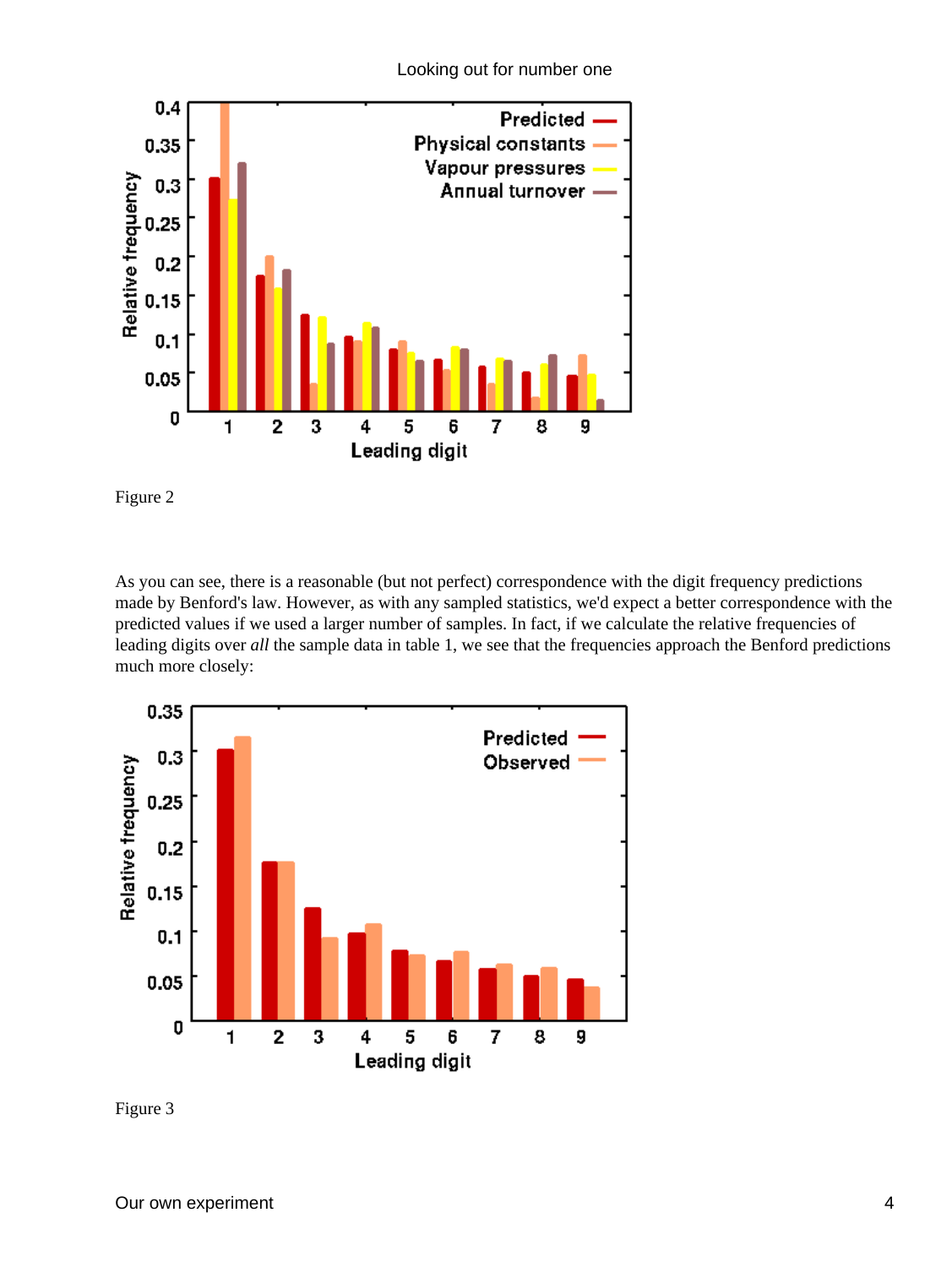## **When does Benford rule?**



Image: Adrienne Hart−Davis / [DHD Photo Gallery](http://www.hd.org/Damon/photos/)

At this point, you might be tempted to revise the way you choose your lottery numbers: out go birthdays and in comes Benford. Will that make a difference?

Sadly, the answer is no. The outcome of the lottery is truly random, meaning that every possible lottery number has an equal chance of occurring. The leading−digit frequencies should therefore, in the long run, be in exact proportion to the number of lottery numbers starting with that digit.

On the other hand, consider Olympic 400m times in seconds. Not very many of these begin with 1! Similarly, think about the ages in years of politicians around the world: not many of these will begin with 1 either! Unlike the lottery, these data are *not* random: instead, they are highly constrained. The range of possibilities is too narrow to allow a law of digit frequencies to hold.

In other words, Benford's Law needs data that are neither totally random nor overly constrained, but rather lie somewhere in between. These data can be wide ranging, and are typically the result of several processes, with many influences. For example, the populations in towns and cities can range from tens or hundreds to thousands or millions, and are affected by a huge range of factors.

## **Tracking Down Fraud With Benford**

Benford's Law is undoubtedly an interesting and surprising result, but what is its relevance? Well, the evidence has been mounting that financial data also fit Benford's Law. This turns out to be tremendously important if you're to detect (or commit!) fraud.

Dr Mark Nigrini, an accountancy professor from Dallas, has made use of this to great effect. If somebody tries to falsify, say, their tax return then invariably they will have to invent some data. When trying to do this, the tendency is for people to use too many numbers starting with digits in the mid range, 5,6,7 and not enough numbers starting with 1. This violation of Benford's Law sets the alarm bells ringing.

Dr Nigrini has devised computer software that will check how well some submitted data fits Benford's Law. This has proved incredibly successful. Recently the Brooklyn district attorney's office had handled seven major cases of fraud. Dr Nigrini's programme was able to pick out all seven cases. The software was also used to analyse Bill Clinton's tax return! Although it revealed that there were probably several rounded−off as opposed to exact figures, there was no indication of fraud.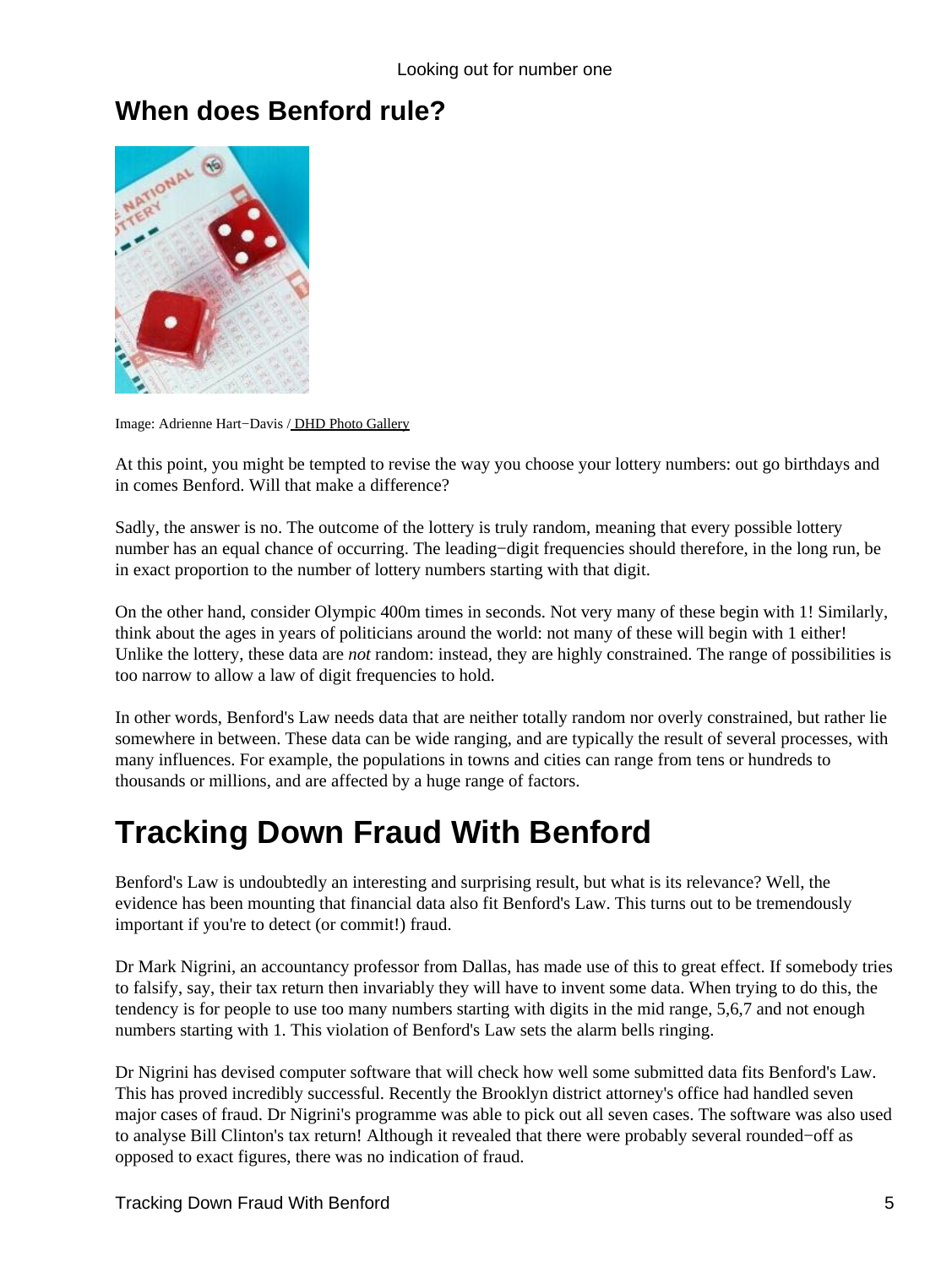This demonstrates a limitation of the Benford fraud−detection method. Often data can diverge from Benford's Law for perfectly innocent reasons. Sometimes figures cannot be given precisely, and so rounding off occurs, which can change the first digit of a number. Also, especially when dealing with prices, the figures 95 and 99 turn up anomalously often because of marketing strategies. In these cases use of Benford's Law could indicate fraud where no such thing has occured. Basically the method is not infallible.

However, the use of this remarkable rule is not restricted to hunting down fraud. There is already a system in use that can help to check computer systems for Y2K compliance. Using Benford's Law, it is possible to detect a significant change in a firm's figures between 1999 and 2000. Too much of a change could indicate that something is wrong.

Time, money and resources can be saved if computer systems are managed more efficiently. A team in Freiburg is working on the idea of allocating computer disk space according to Benford's Law.

Scientists in Belgium are working on whether or not Benford's Law can be used to detect irregularities in clinical trials. Meanwhile, the good correlation of population statistics with Benford's Law means that it can be used to verify demographic models.

Who knows where else this might prove useful? Dr Nigrini says "I forsee lots of uses for this stuff, but for me it's just fascinating in itself. For me, Benford is a great hero. His law is not magic but sometimes it seems like it".

## <span id="page-5-0"></span>**Deriving Benford's Law**

As Pinkham argued, the fact that we can find all kinds of data in the real world that seem to conform to Benford's Law suggest that this law must be scale invariant. Why? Because we can measure our data using a range of different scales (feet/metres, pounds/dollars, gallons/millilitres etc). If the the digit frequency law is true, it must be true for all of them (there's no reason why only one measurement scale, the one we happened to choose, should be the "right one").

So *if* there is a distribution law of first significant digits, it should hold no matter what units happen to have been used. The distribution of first significant digits should not change when every number is multiplied by a constant factor. In other words, any such law must be **scale invariant**.

## **Equally likely digits are not scale invariant**

Most people have the intuition that each of the digits 1..9 are equally likely to appear as the first significant digits in any number. Let's suppose this is the case and see what happens with a set of accounts that are to be converted from sterling to the euro at the (fictional) rate of 2 euros to the pound.

It's fairly easy to work out what will happen by looking at each digit in turn. If the first significant digit is 1, then multiplying by 2 will yield a new first digit of 2 or 3 with equal probability. But if the first significant digit is 5 or 6 or 7 or 8 or 9 the new first digit must be 1. It turns out that in the new set of accounts, a first digit of 1 is 10 times more likely than any other first digit!

In the diagram below, the notation **[a,b)** means the range of numbers *greater than or equal to* **a**, but *strictly less than* **b**.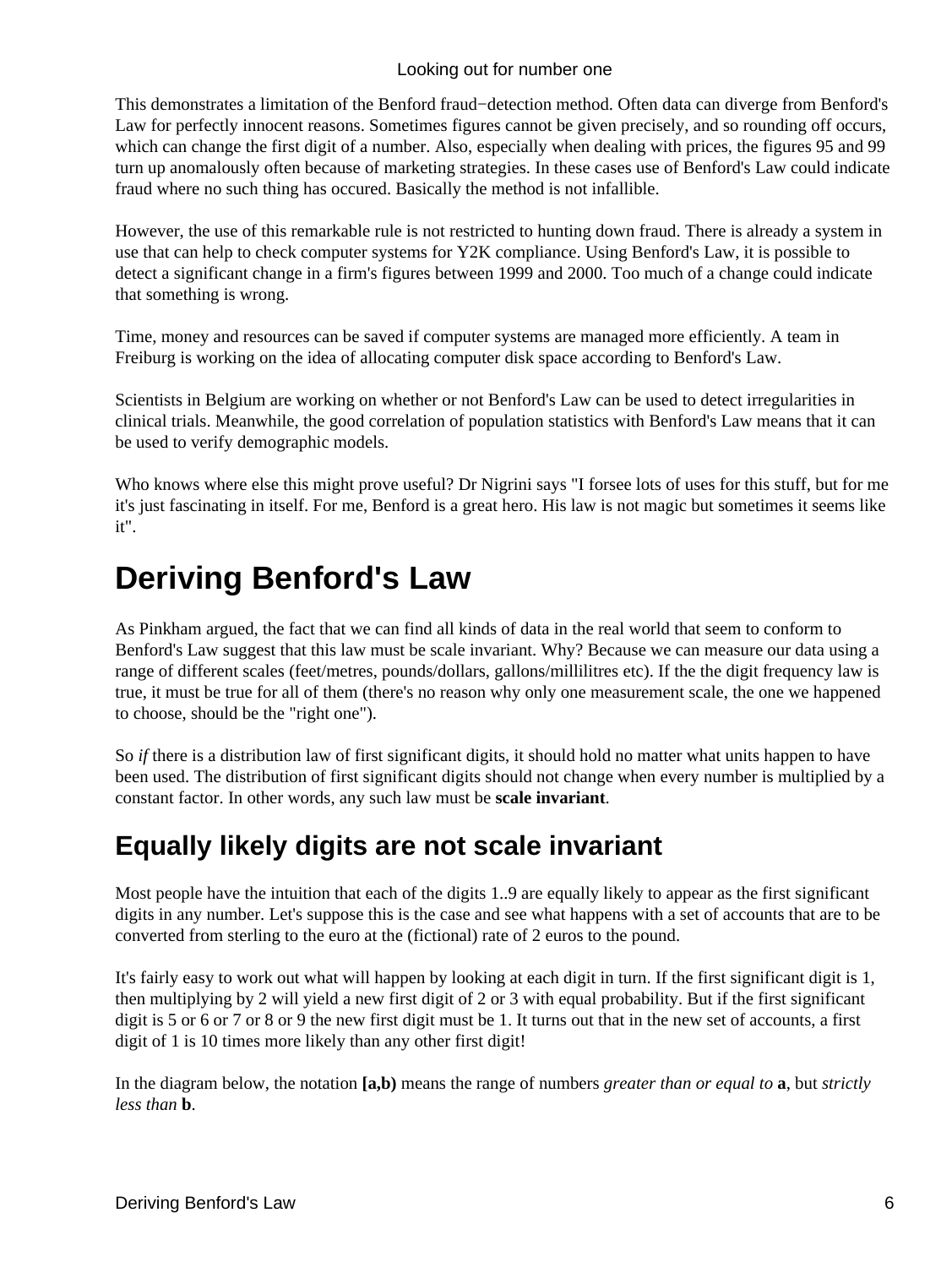

**Initially uniform** 

Figure 4: Equiprobable digit distribution changes with scaling

Our intuition has failed us − the original uniform distribution is now heavily skewed towards the digit 1. So if scale invariance is correct, the uniform distribution is the wrong answer.

## **Pinning down scale invariance**

So what does scale invariance of the distribution of the first significant digit really mean? It means that if we multiply all our numbers by an arbitrary constant (as we do when we change from pounds to yen, or feet to metres), then the distribution of first digit frequencies should remain unchanged.

Since we are interested in the distribution of first significant digits it makes sense to express numbers in scientific notation  $x \times 10^n$  where  $1 \le x < 10$ . This is possible for all numbers except zero. The first significant digit –  $d$  is then simply the first digit of  $x$ . We can easily derive a scale invariant distribution for  $d$ once we have found a scale invariant distribution for  $x$ .

If a distribution for  $\cdot^t$  is scale–invariant, then the distribution of  $y = \log_{10} x$  should remain unchanged when we *add* a constant value to <sup>y</sup>. Why? Because we would be *multiplying* <sup>it</sup> by some constant <sup>*u*</sup>, and  $\log_{10} ax = \log_{10} a + \log_{10} x = \log_{10} a + y$ 

Now, the only probability distribution on  $\mathcal{Y}$  in  $[0, 1)$  that will remain unchanged after the addition of an arbitrary constant to  $y$ , is the uniform distribution. To convince yourself of this, think about the shape of the probability density function for the uniform distribution.



Figure 5

Pinning down scale invariance 7 and 2008 and 2008 and 2008 and 2008 and 2008 and 2008 and 2008 and 2008 and 200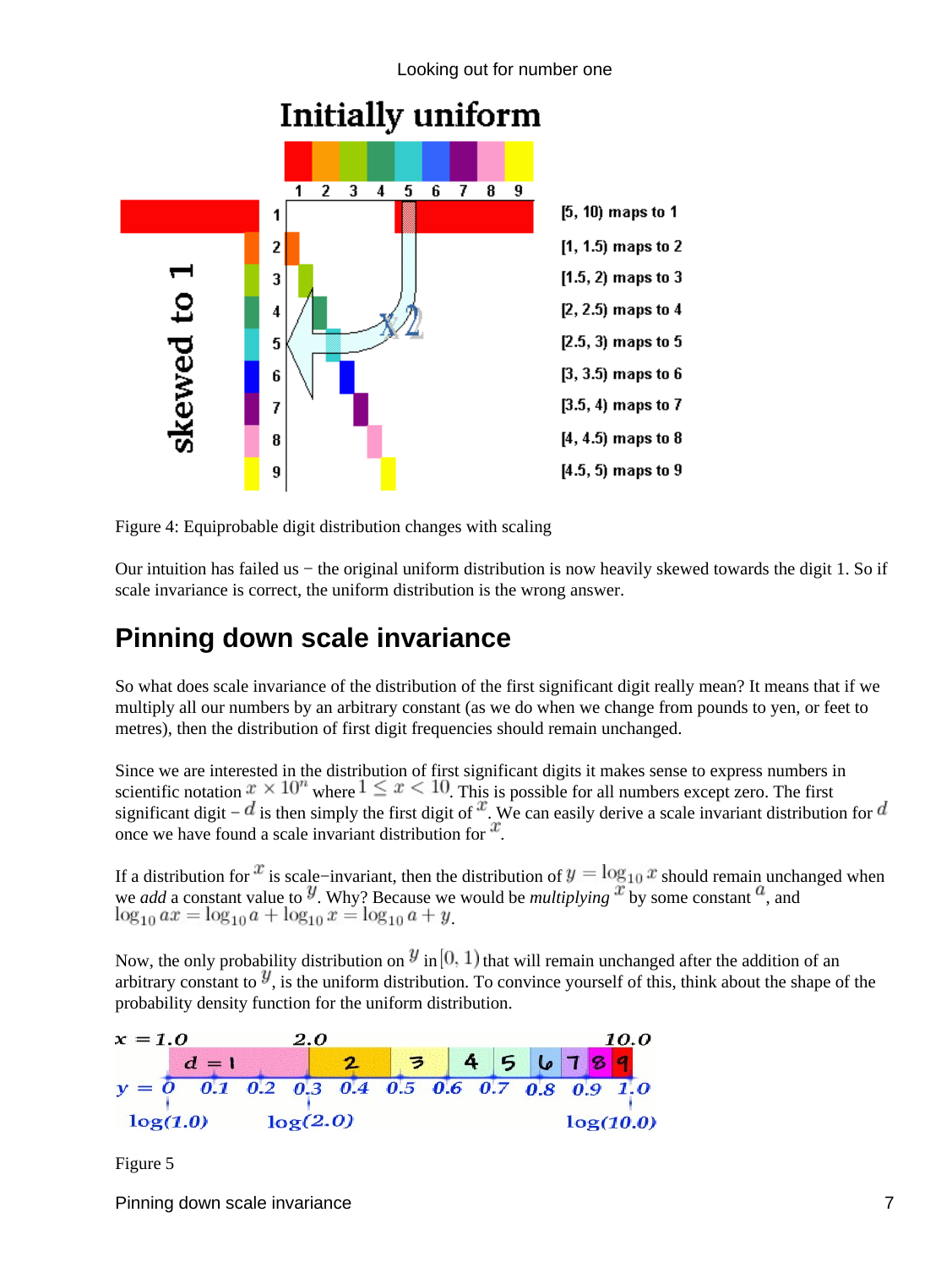In figure 5,  $\mathcal{Y}$  is uniformly distributed between  $\log_{10}(1) = 0$  and  $\log_{10}(10) = 1$ .

If we want to find the probability that  $d$  is  $\frac{1}{x}$  we have to evaluate

$$
Pr(d = 1) = Pr(1 \le x < 2)
$$
\n
$$
= Pr(0 \le y < \log_{10} 2)
$$

To find this we calculate the integral

 $\int_0^{\log_{10} 2} 1 dy = \log_{10} 2,$ 

which is approximately  $0.301$ . In general

$$
Pr(d = n) = Pr(n \le x < n + 1)
$$
  
= 
$$
Pr(\log_{10} n \le y < \log_{10}(n + 1))
$$
 (-1)

and this is given by

$$
\int_{\log_{10} n}^{\log_{10}(n+1)} 1 dy = \log_{10}(n+1) - \log_{10} n \tag{–1}
$$
\n
$$
= \log_{10}((n+1)/n)
$$

The expression  $\log_{10}((n+1)/n)$  was exactly the formula given by Newcomb and later Benford for the proportion of numbers whose first digit is  $\binom{n}{k}$ . So, we can show that scale invariance for a distribution of first digit frequencies of  $x$  implies that this distribution must be Benford $\hat{a} \in \text{TMs}$  Law!

### **About the author**



Jon Walthoe is presently a graduate student at th[e University of Sussex](http://www.susx.ac.uk/). As well as his graduate research, he is involved in the [EPSRC](http://www.epsrc.ac.uk/)−funde[d Pupil Researcher Initiative](http://www.shu.ac.uk/schools/sci/pri/).